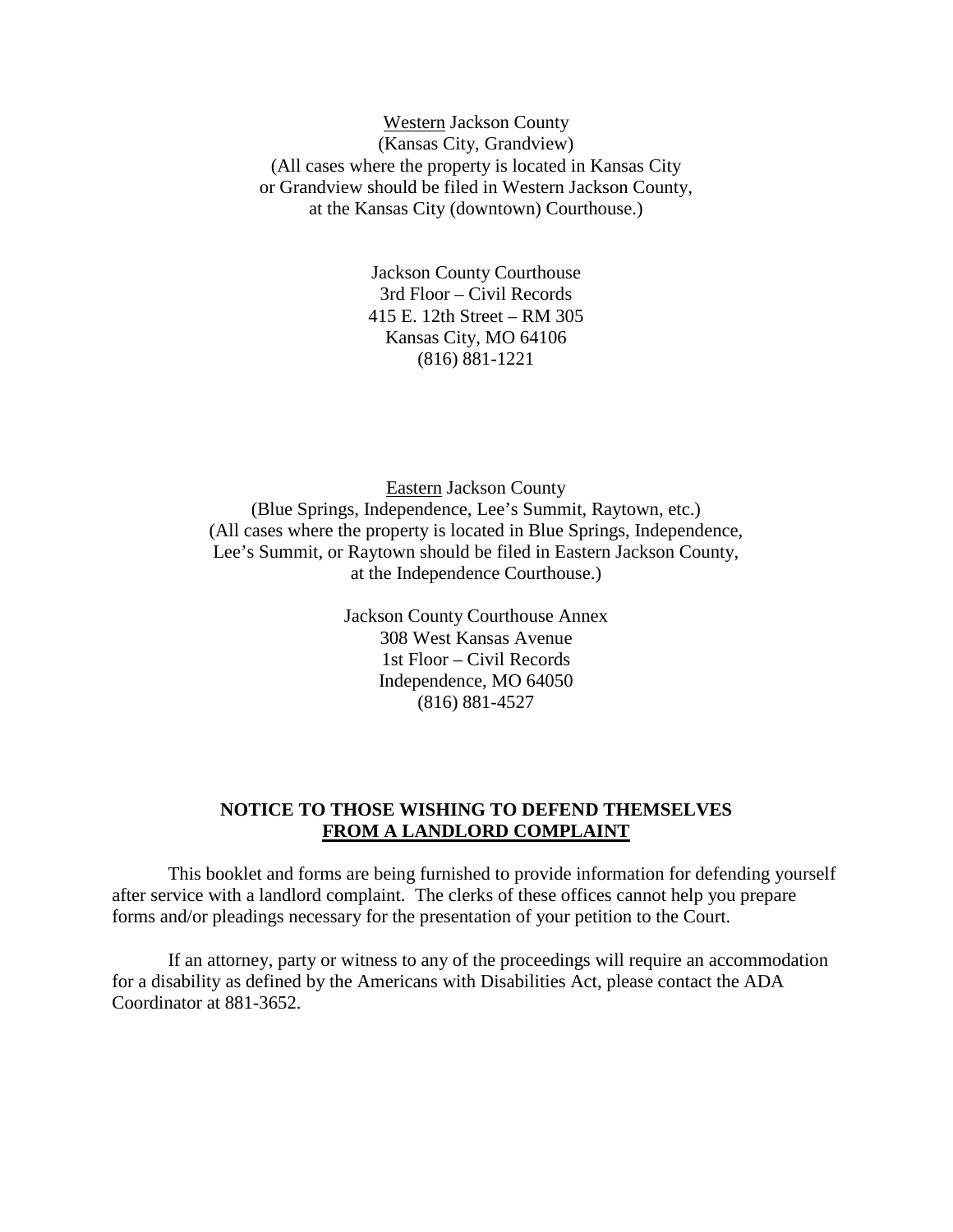# Tenant Booklet (Rent and Possession)

NOTICE: The clerks in the office cannot provide legal assistance or advice on how to proceed with your action or how to complete any of the forms. When you file an action without an attorney, you are filing "pro se" and the Court assumes that you know the procedures and rules to proceed with your lawsuit. If you require assistance regarding forms or have any questions regarding the prosecution of your lawsuit, please contact an attorney.

### **Landlord Complaint**

Most housing cases begin with a Landlord Complaint, stating that the tenant owes rent or has in some way broken the promises made by the tenant in the lease agreement. If the rental agreement is verbal only, the tenant's obligations are still limited to the agreement between himself and the landlord. The agreement should include the rent amount, who pays utilities, when the tenant pays rent to the landlord, and when the tenancy begins and ends. A written lease is better because you do not have to count on unreliable memories.

If a tenant owes rent, the landlord can file a rent and possession case at any time without notice other than the summons. This means the landlord takes a written complaint to court, pays a fee and the Court issues a summons to the tenant (the defendant) to come to court. This booklet only addresses the Complaint regarding Rent and Possession. There is also an eviction process called unlawful detainer which is not always just a question of rent being owed. Before filing an unlawful detainer, the landlord is required to give the tenant a 10-day notice. The notice must state which part of the lease was broken by the tenant and what actions the tenant took to break the lease.

#### **Service**

After the tenant's landlord files a complaint, the tenant will be served with a summons which has the court date, time and place, the court room and a case number.

Personal service means that the process server hands the tenant the court papers or hands the papers to another member of the tenant's family over the age of 15. The tenant must receive the Court Summons at least four days before the court date and time. If the tenant is personally served and wants to challenge the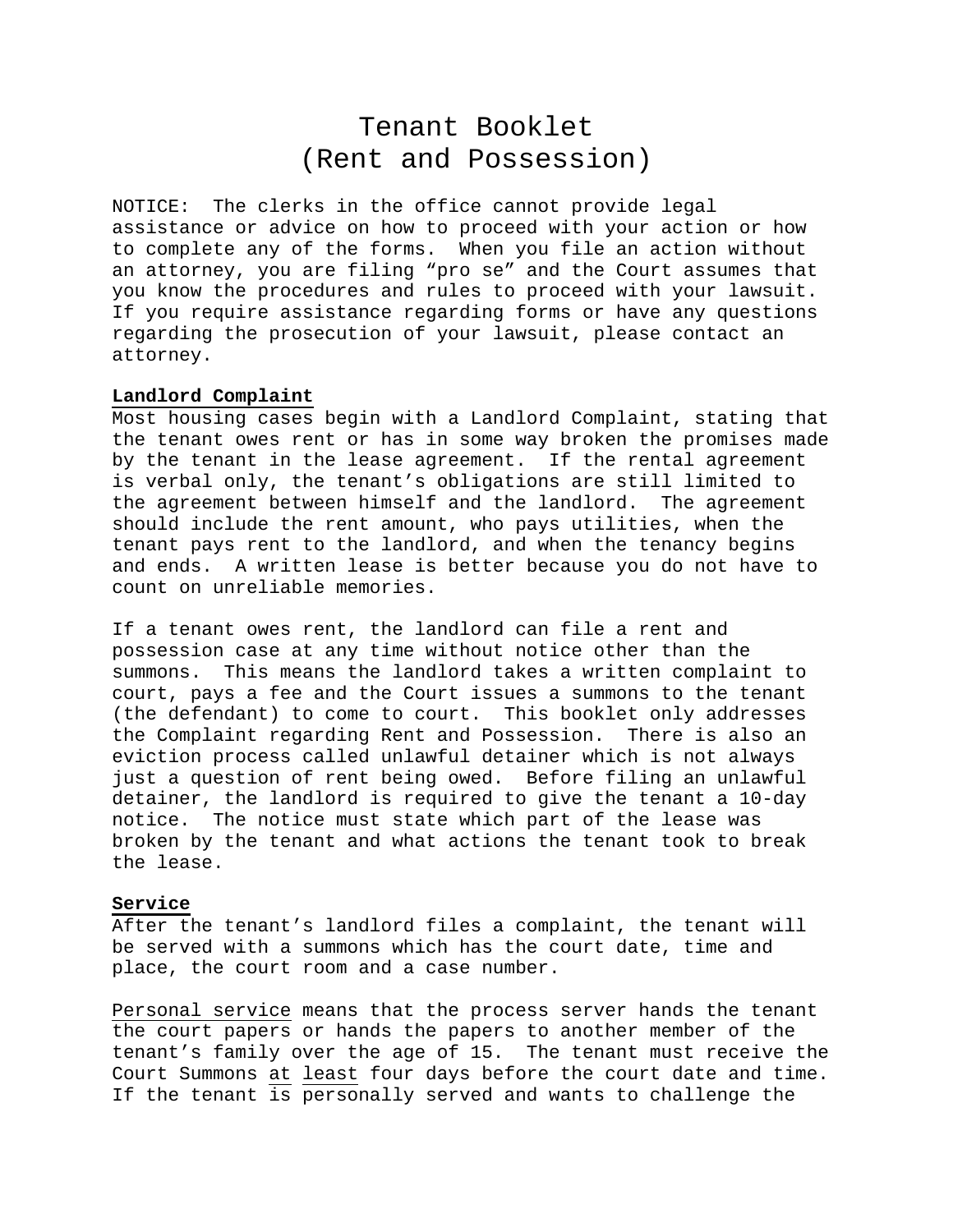landlord's claims, the tenant should go to court. BE ON TIME. Most judges will award the landlord rent, possession, late fees, court costs, attorney fees, etc., if the personally-served Defendant is not there when their name is called.

Service by posting means the court papers are mailed to the tenant AND posted on the tenant's door because the landlord couldn't find the tenant. This must be done at least ten days before the court date and time. If the tenant is served in this manner and does not go to court, the Judge may only award the landlord possession of the dwelling place.

#### **Answering the Landlord Complaint**

The tenant may respond to the Complaint in writing but the tenant does not have to unless the tenant wants to Counterclaim or file Affirmative Defenses (reasons why the tenant doesn't owe the money other than the tenant has paid in full), or file a Motion to Dismiss the Complaint.

One affirmative defense is called Breach of the Warranty of Habitability which is when a tenant stops paying rent in an attempt to get the landlord to make repairs or because the tenant has to pay for repairs or to stay in alternative shelter due to landlord's failure to make repairs. This defense is only available if the landlord knew about the need for repairs and failed to make them. The needed repairs must be so serious that normally humans could not live in the place.

The tenant must file the Answer on or before the court date set out on the summons or ask for more time to file. At the court date the Judge will call each case and when asked, the tenant should advise the Judge the tenant disagrees that he owes rent as alleged by the landlord. The tenant's case will usually be set over for a trial in a week or two.

## **The Court Hearing**

Turn off your cell phone before Court begins. Listen carefully for the Judge to call your case. Observe proper dress, show respect for the Court, and treat all persons courteously, including the opposing party.

If the tenant paid all rent owed before the Landlord Complaint was filed, he should bring proof of prior payment to the court date and ask the Judge to dismiss the case.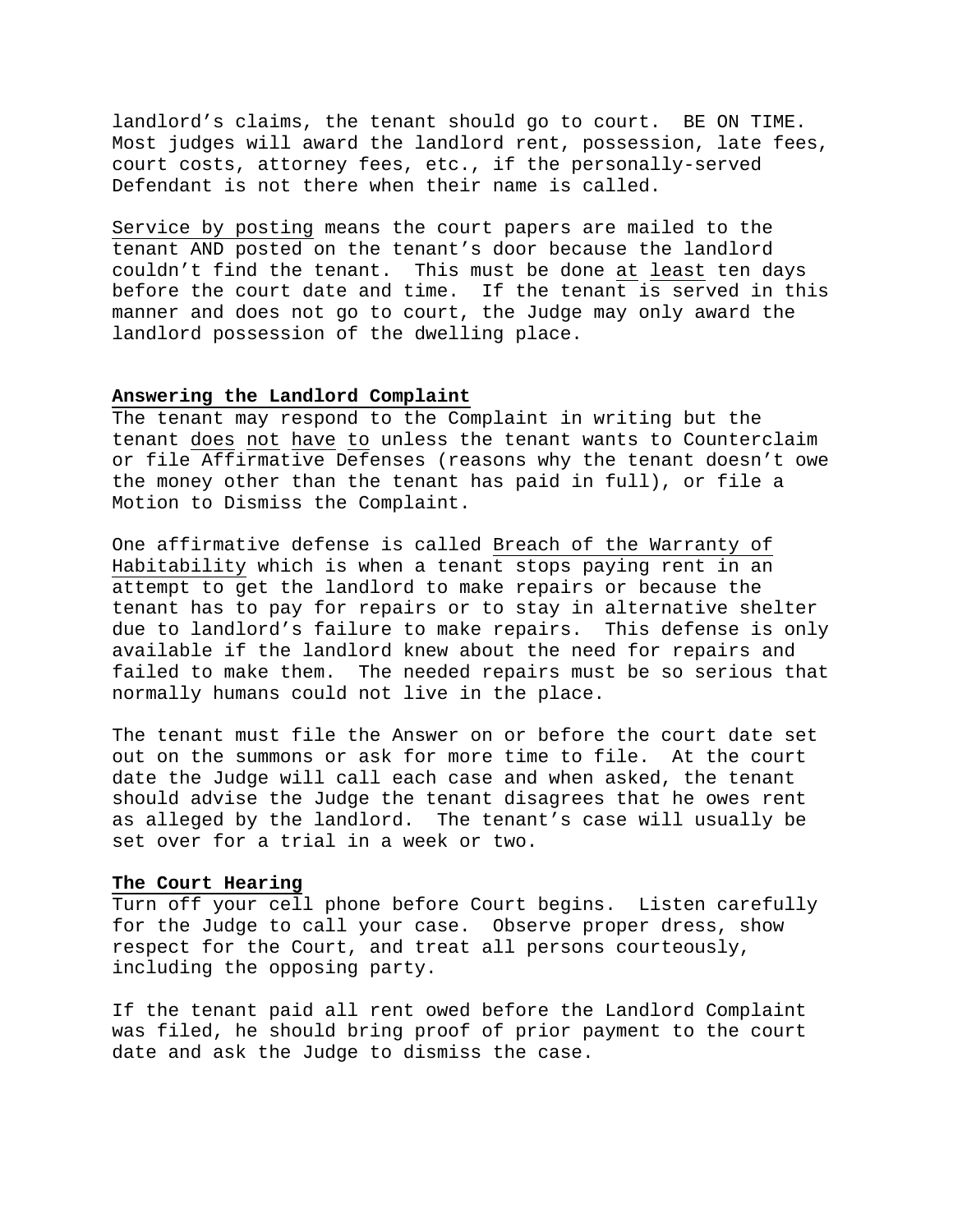#### **How to pay rent into Court?**

If the tenant pays all rent and court costs prior to or on the day of judgment but after the case was filed, he should advise the Court of his payment and the Court should take no further action. If attorney's fees and other charges are pled in a separate count, the Judge may award a judgment for these fees but not possession.

Bring all of your evidence to the Courthouse. Evidence can be in the form of the tenant's testimony, the testimony of people who were witnesses to the issues in the case, documents or photographic evidence (called exhibits).

The Plaintiff will have their witnesses testify first and the tenant will have a chance to question them, too. Each of the tenant's witnesses will then testify in turn and the Plaintiff may question them after the tenant. Each party must wait his turn to present evidence.

Documents and photographic evidence should be marked as Exhibit 1, 2, 3, 4 and referred to by number. After each exhibit is identified by a witness (which can be the tenant), described and verified as being the same as the original, the tenant should ask the Judge to admit the exhibit into evidence. If admitted, that exhibit then becomes part of the facts the Judge can consider. Keep and present as exhibits any bills or receipts showing how much the tenant spent plus receipts for rent and other fees paid to the landlord. Pictures should be identified by someone who was present when they were taken so the witness can testify that the picture shows what they saw at the time.

After the Landlord (Plaintiff) and the Tenant (Defendant) have taken turns presenting their main evidence, the Plaintiff has a chance to present evidence to try to disprove the tenant's defenses and counterclaim, if any. Again, the tenant will have a turn to ask witnesses questions.

# **Post Judgment**

The Judge will then make a decision in the tenant's favor or the landlord's favor or perhaps in both parties favor if the tenant has filed a Counterclaim and Set-off.

If the Judge finds that the tenant owes any rent, then he or she will also give the Landlord/Plaintiff a judgment for possession and usually the tenant will have at least ten (10) days before the landlord comes out with a sheriff to remove the tenant and